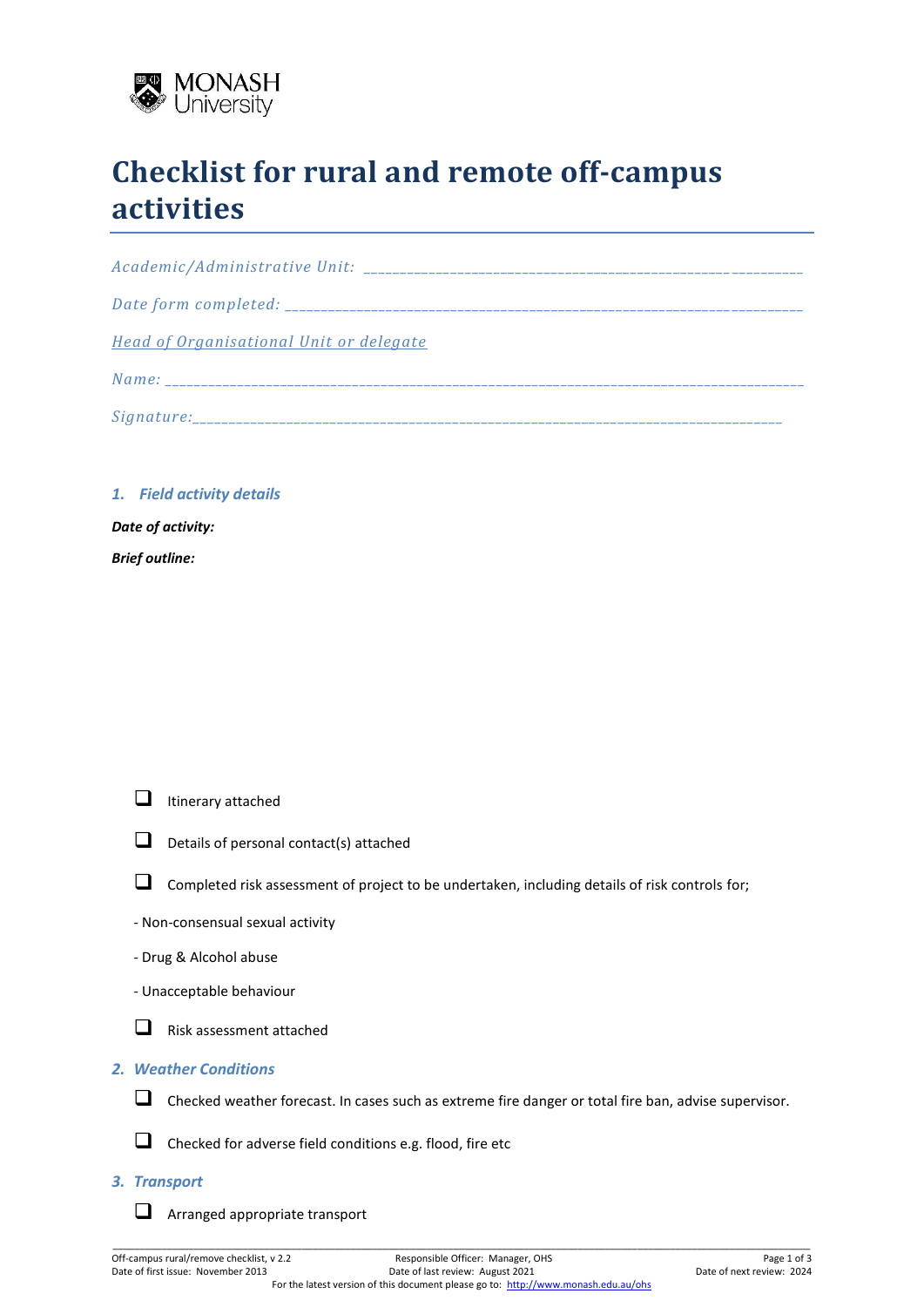

❑ Details of licensed and trained drivers for vehicles attached (include a copy of licences)

## *4. First aid*

❑ Arranged for sufficient, appropriate first aiders to attend field activity



- ❑ Arranged for sufficient, appropriate first aid kits to be prepared
- $\Box$  Checked that first aid kits are fully stocked

### *5. Access*

 $\Box$  Obtained permits and/or permission for access to the area of field activity

#### *6. Communication*

□ Provided appropriate means of daily communication and ensured its effectiveness in the proposed area of the field activity





□ Provided back up means of communication

## *7. Safety equipment:*



- ❑ Provided essential safety equipment (Attach list)
- ❑ Essential safety equipment has undergone checking and maintenance and is in good working order
- □ Provided appropriate navigation aids

#### *8. Information provided to participants*

- $\Box$  Provided all participants with information outlining safety issues (attached)
- ❑ Given safety briefing to all participants (attendance records attached)

#### *9. Emergency procedures*





❑ Participants provided with a list of general emergency procedures and contact numbers (attached)

## *10. Undergraduate activities*

*a. Attached lists of:*



❑ Student names



 $\Box$  Student identification numbers



- $\Box$  Personal contact details
- *b. Information:*